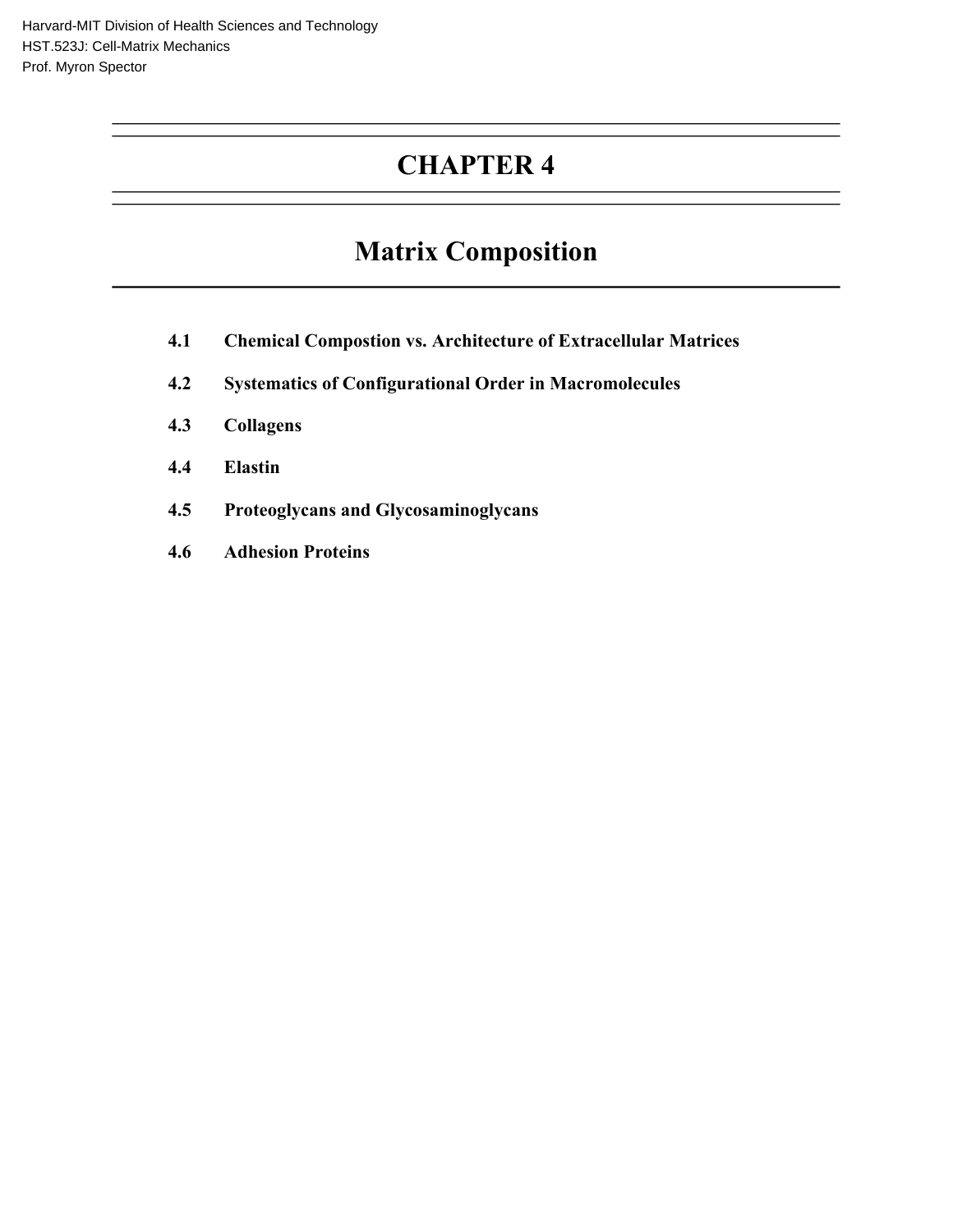#### **4.1 Chemical compostion vs. architecture of extracellular matrices**  (see *Rubin and Farber, 1988*).

At the scale of the unit cell process  $(ca. 10 \mu m)$  the protagonist cell is associated with a small control volume of extracellular matrix (ECM). A particular connective tissue (eg., tendon, dermis, cartilage) can be modeled as a large (scale *ca*.1 cm) aggregate of ECM of relatively homogeneous composition and specific architecture. This is an approximation which is useful in setting up a first-order model of the structure. The ratio of the various macromolecular components of the ECM is largely tissue-specific. It might appear that the ECMs of an organism constitute a hopelessly complicated array of structures. However, two rules can be used to simplify their first-order description:

a. A relatively small number of distinct macromolecular components account for all ECMs of an organism. A few distinct proteins, a few distinct glycosaminoglycans (GAGs) and water (60-65%) constitute all ECMs. Two of these proteins, collagen and elastin, are typically present in the form of fibers made up of aggregates of macromolecules. These fibers have diameters in the size range 1-100 µm (depending on tissue type and tissue site). Thus, the control volume dV of a unit cell process, order of magnitude  $10 \mu m^3$ , can be said to comprise just one cell and a mass of an associated fibrous protein (or two) which has roughly the dimension of one fiber width. Cell and matrix component are usually connected by two cell-adhesion adhesion macromolecules (typically an integrin receptor and a cell-adhesion macromolecule such as fibronectin). A matrix component is usually connected to another matrix component with a proteoglycan (a protein chain to which are attached GAG chains). For many tissues the precise nature of most of these connecting macromolecules is unknown at present.

b. The average orientation of the axes of these fibers is one of the characteristics of the architecture of a tissue. Occasionally, the most distinctive difference between two tissues is not the chemical composition but the architecture. An example of such a distinction is that between dermis and dermal scar. Even though the chemical composition of the two tissues is very similar, in dermis the average collagen fiber orientation is approximately random in three dimensions whereas in scar it is strongly planar. In the cornea the collagen fibers are arranged as in a crossply laminated composite material, with fiber orientation strictly uniaxial within a given plane but rotated by 90<sup>o</sup> relative to the neighboring plane. In the aorta the collagen fibers are arranged helically about the axis of the vessel. In relaxed tendons and ligaments the collagen fibers are wavy although the axes of these fibers are oriented. However, in a slightly stretched tendon or ligament the fibers are not wavy and the average fiber orientation is highly axial. The orientation of elastin fibers is experimentally less accessible and less concrete information is accordingly available. In the ligament of the neck the elastin fibers are randomly oriented .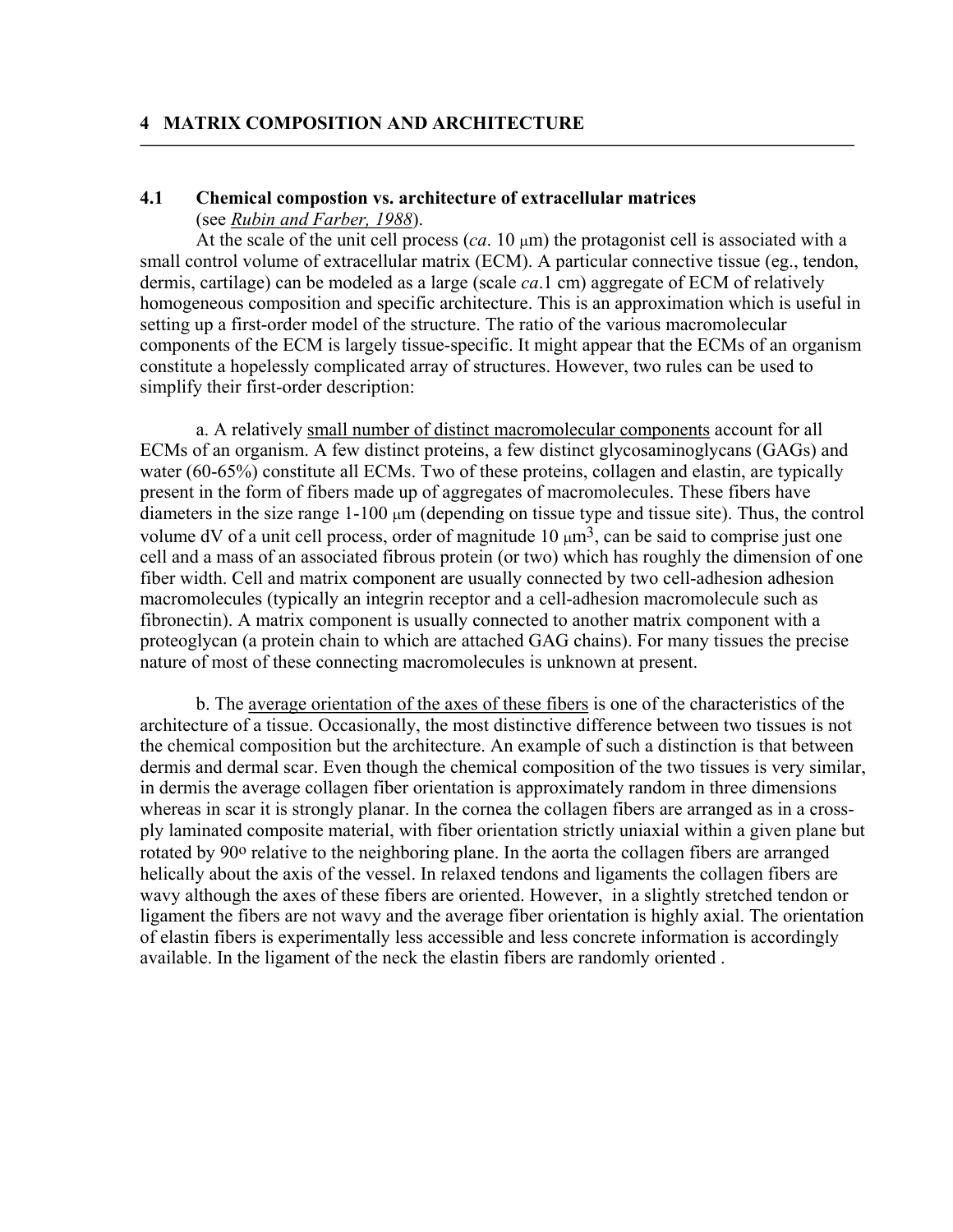#### **4.2 Systematics of configurational order in macromolecules**  (*see Yannas, 1972*) .

A macromolecular component may be present in a control volume dV either as a single macromolecule or as an aggregate of identical macromolecules. The structure of a macromolecular component can be described by rules based on periodic repetition of a geometric parameter or of a chemical feature. In many cases a specific periodic repetition is observed at each of several scales of magnitude. In such cases it is possible to identify different "levels of order", eg., primary, secondary, tertiary and so forth. The biologic specificity of these macromolecular components is expressed during the highly cooperative interactions which characterize cell-matrix bonding phenomena or other specific interactions (eg., enzyme-substrate interactions). Clearly, biologic specificity depends on the intactness of the complete structure up to the level of order where the interaction occurs.

Macromolecular structure can be modified (denatured) by temperature (eg., helix-coil transition), pH (eg., loss of collagen fiber periodicity) or enzymatic action (eg., degradation of GAGs by chondroitinases). Denatured macromolecules usually do not participate in cooperative interactions with cells.

a. Primary structure of a macromolecule: the sequence of mers for the entire chain. In a protein, it is the complete sequence of the different (at least 18) amino acids which constitute the polypeptide chain or chains. In most GAGs it can be approximated by the structure of the disaccharide repeat unit. The latter consists of a hexosamine (either glucosamine or galactosamine) and one of the following: glucuronic acid, iduronic acid or galactose. A proteoglycan is a protein chain ("protein core") to which are attached several GAG chains, usually of unique composition. Primary structure is usually identified by biochemical analysis (peptide sequence studies).

b. Secondary structure is the local chain configuration (over 2-3 mers). In collagen, it is a steep left-handed helix. In elastin, there seems to be no regularly repeating unit. If crystals are available, secondary structure can be studied by wide-angle x-ray diffraction.

c. Tertiary structure is the configuration of the entire macromolecule. In elastin it is a random coil whereas in collagen it is a triple helix. Proteoglycans probably have tertiary structures which trace the topography of the fibrous macromolecules that are connected by the proteoglycan molecule. If crystals can be obtained, the tertiary structure can be studied by x-ray diffraction; in solution, it can be studied by nuclear magnetic resonance.

d. Quaternary structure is the packing pattern of several molecules. The packing pattern can be highly orderly (crystalline) or it can be amorphous. In collagen, it is a crystallite, the well-known banded collagen fiber visible in the electron microscope (periodicity: 64 nm). Certain macromolecular components are probably present as single molecules in vivo and, therefore, lack quaternary structure (eg., proteoglycans, cell-adhesion macromolecules, integrins, regulators). Sometimes, these macromolecules can be crystallized in vitro; although very useful for structural studies of the lower levels of order, such an artificial quaternary structure is of unknown biologic significance. Quaternary structure is visible in the electron mictoscope. If periodic, quaternary structure can also be studied by wide-angle x-ray diffraction.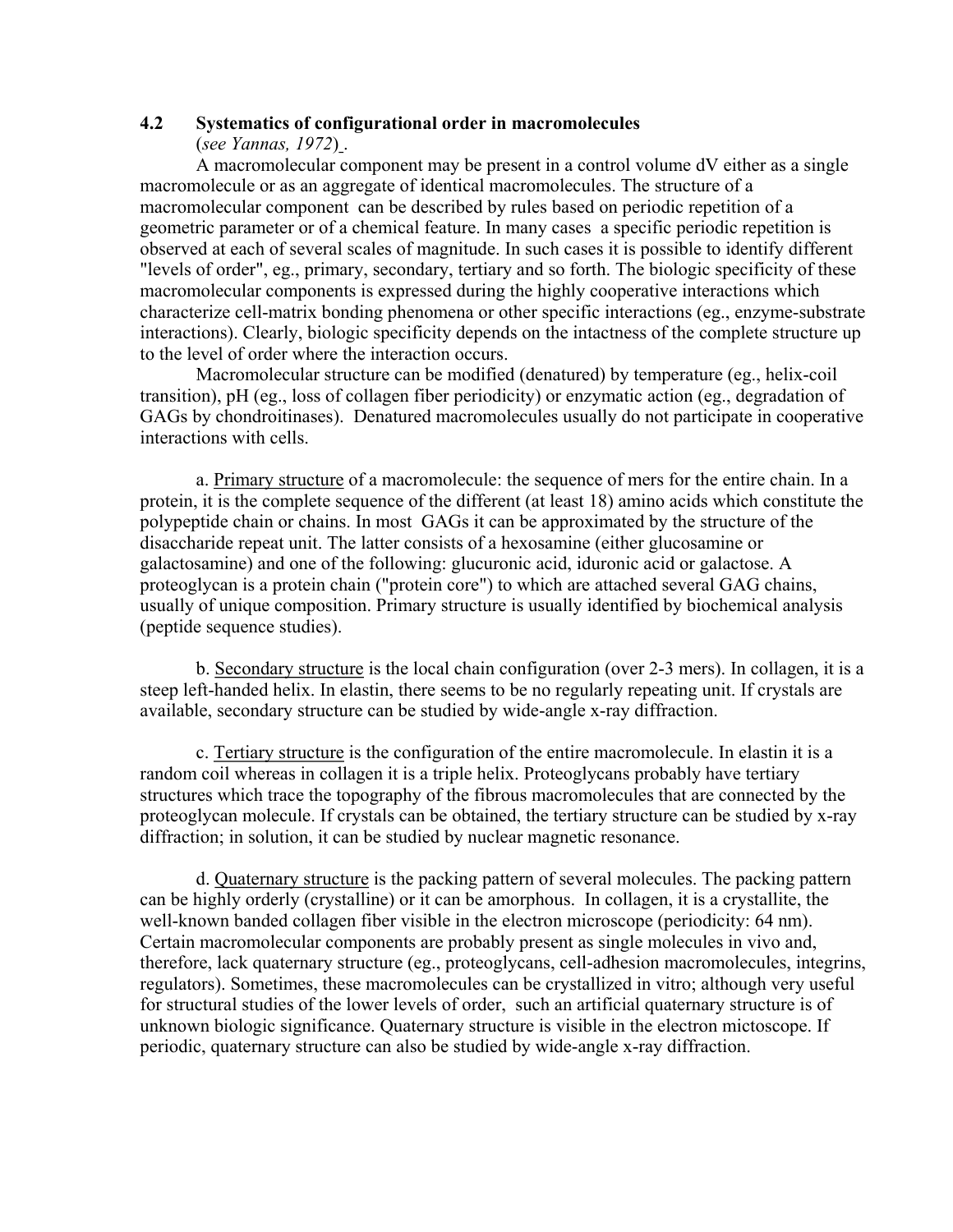e. Architecture is the porous scaffold comprised of several protein fibers, each fiber with its distinctive quaternary structure. One of the distinctive features of architecture is average fiber orientation. Another feature is the average pore diameter. Architecture is visible in the light microscope.